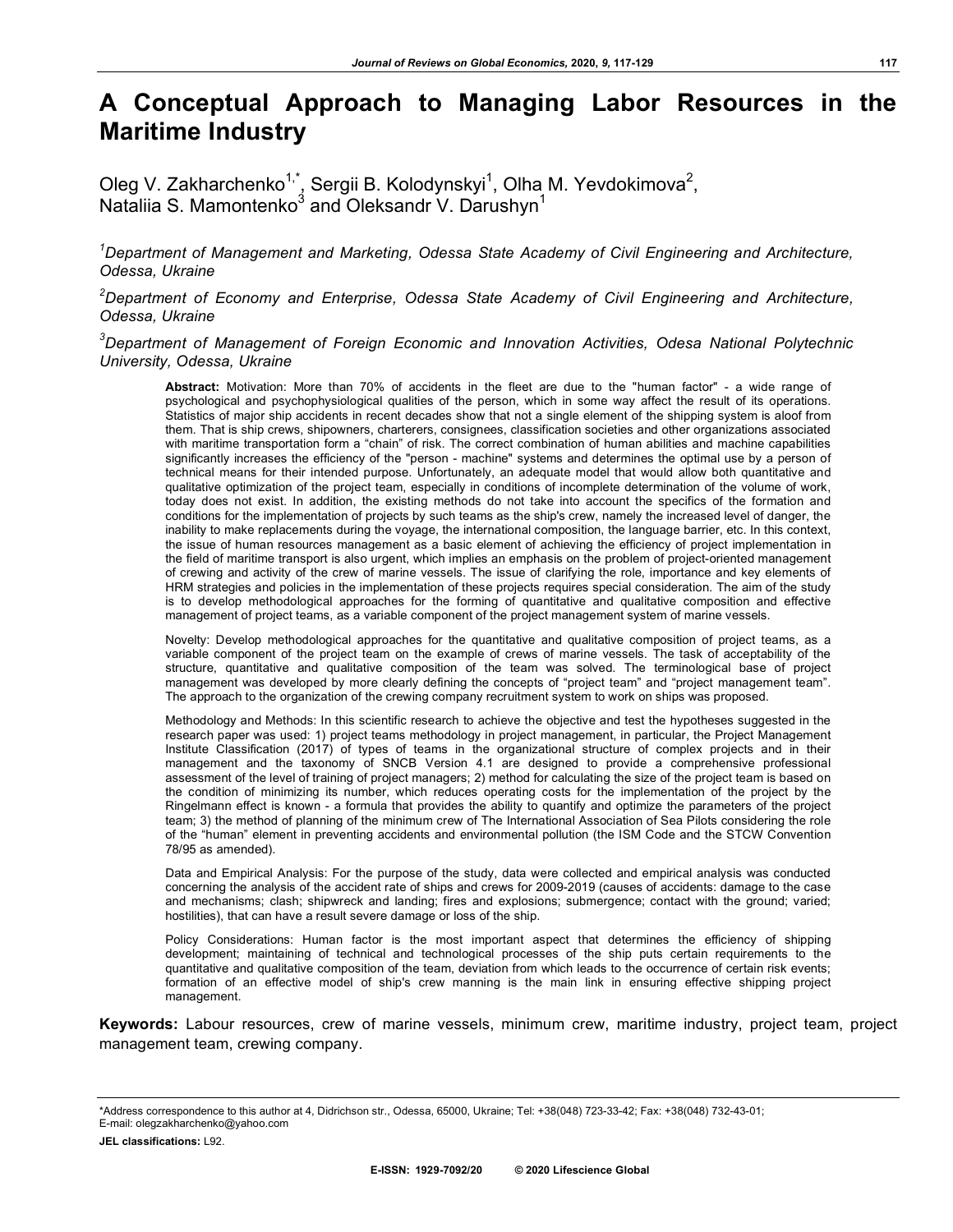## **1. INTRODUCTION**

For the purpose of a deeper and more comprehensive study and analysis of conditions and factors affecting the safety of the ship's crew, 3 aspects are usually considered:

- 1) technical: reliability (reliability) of the ship, its systems and mechanisms;
- 2) ergonomic: the ergatic system "man-machine" is considered, the mutual fitness of these elements, the functions that they perform; the conditions under which the desired efficiency and reliability of the system is achieved;
- 3) economic: how much money you need to spend to get a sufficient level of security.

Moreover, the result of the project will depend on its crew members much more than on the shipping company management team or other project stakeholders.

#### **1.1. Relevance of the Research Topic**

The main reason for obtaining an unsatisfactory result in the implementation of most projects are errors in the formation of project teams. Thus, more than 70% of accidents in the fleet are due to "human factor" - a wide range of psychological and psychophysiological qualities of the person, which in some way affect the result of its operations.

Statistics of major ship accidents in recent decades show that not a single element of the shipping system is aloof from them. That is, ship crews, shipowners, charterers, consignees, classification societies and other organizations associated with maritime transportation form a "chain" of risk. Deficiencies in identifying, managing and reducing risks in any part of this "chain" will undoubtedly appear in other places. Therefore, everyone involved in the maritime enterprise, from personnel on board the ship to the director of the shipping company and the management of the national maritime administration, is responsible for the safety of navigation and must take the necessary measures to minimize the risks of existing threats (Futurenautics 2018; Ilina, Miloradov and Kovaltchuk 2019; Martin *et al*. 2018; U.S. Government Accountability Office 2003).

Despite such collective responsibility for ensuring the safety of navigation, the main reason for most incidents at sea is the human factor - a multi-valued

term that describes the possibility of a person making erroneous or illogical decisions in specific situations. The correct combination of human abilities and machine capabilities significantly increases the efficiency of the "person - machine" systems and determines the optimal use by a person of technical means for their intended purpose.

Unfortunately, an adequate model that would allow both quantitative and qualitative optimization of the project team, especially in conditions of incomplete determination of the volume of work, today does not exist. In addition, the existing methods do not take into account the specifics of the formation and conditions for the implementation of projects by such teams as the ship's crew, namely the increased level of danger, the inability to make replacements during the voyage, the international composition, the language barrier, etc. And taking into account the catastrophic consequences of the erroneous actions of almost every crew member, the proposed study can be considered relevant.

In spite of the adequate elaboration of the problems of managing the personnel of marine vessels, there are still many unresolved issues that require serious attention from both theoretical and practical aspects, which determines the choice of the topic and objective of this research paper. In this context, the issue of human resources management as a basic element of achieving the efficiency of project implementation in the field of maritime transport is also urgent, which implies an emphasis on the problem of project-oriented management of crewing and activity of the crew of marine vessels. The issue of clarifying the role, importance and key elements of HRM strategies and policies in the implementation of these projects requires special consideration.

So, according to modern researchers, a project is an action in a limited amount of time and money, aimed at achieving a certain complex of end products (objectives of the project are predetermined his plan) in accordance with standards and requirements for the quality of work performed (Lyridis *et al*. 2005; Chaal 2018; Button *et al*. 2015).

A project is a certain task with specific input data and expected results (goals) that determine the method and its solutions (PMAJ 2017). Various studies can be found and other definitions of the project (Project Management Institute 2017) but they all point out the features common to all projects: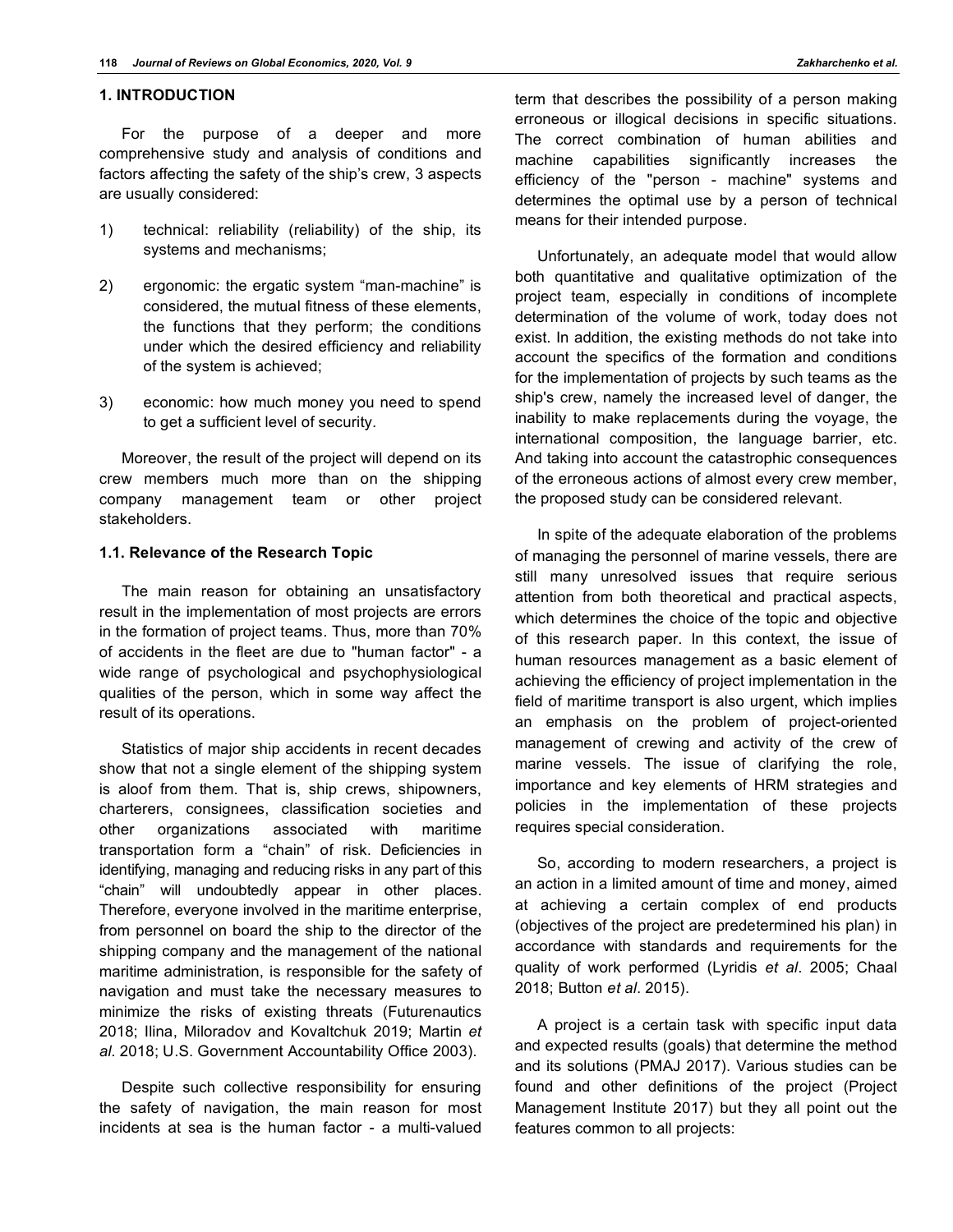- clear goals that are achieved by simultaneously fulfilling a combination of technical, economic, financial, organizational and other requirements;
- internal and external relationships of operations, tasks and resources, which require coordination in the process of project implementation;
- clearly defined deadlines for the start and end of the project;
- limited resources:
- uniqueness of the conditions of implementation;
- the inevitability of various kinds of conflicts.

*The aim of the study* is to develop methodological approaches for the forming of quantitative and qualitative composition and effective management of project teams, as a variable component of the project management system of marine vessels.

## **2. MATERIALS AND METHODS**

In this scientific research to achieve the objective and test the hypotheses suggested in the research paper was used:

- project team's methodology in project management, in particular, the Project Management Institute Classification (2017) of types of teams in the organizational structure of complex projects and in their management and the taxonomy of SNCB Version 4.1 are designed to provide a comprehensive professional assessment of the level of training of project managers;
- method for calculating the size of the project team is based on the condition of minimizing its number, which reduces operating costs for the implementation of the project by the Ringelmann effect is known - a formula that provides the ability to quantify and optimize the parameters of the project team;
- the method of planning of the minimum crew of The International Association of Sea Pilots considering the role of the "human" element in preventing accidents and environmental pollution (the ISM Code and the STCW Convention 78/95 as amended).

For the purpose of the study, data were collected and empirical analysis was conducted concerning the

analysis of the accident rate of ships and crews for 2009-2019 (causes of accidents: damage to the case and mechanisms; clash; shipwreck and landing; fires and explosions; submergence; contact with the ground; varied; hostilities), that can have a result severe damage or loss of the ship.

### **2.1. Project Teams Methodology in Project Management**

In accordance with the theory of project management, a project can be defined as a set of actions in which human, material and financial resources are organized to perform a unique set of work of a certain content in conditions of limited cost and time. The project has a life cycle within which the necessary changes take place in accordance with established quantitative and qualitative goals.

Project management, as a type of professional activity, includes planning, organization, monitoring and control of all aspects of the project in the process of continuous achievement of its goals (Kramskyi 2014). The definition of "project management" also does not have the same interpretation in the countries that are the founders of project management:

- project management (PM) is the art of managing and coordinating human and material resources throughout the project life cycle by applying modern management methods and techniques to achieve specific results in the project in terms of scope and scope of work, cost of time, quality and satisfaction project participants (Maliy, Mazurkevich and Molokanova 2008);
- project management is the management task of completing the project on time, within the established budget and in accordance with technical specifications and requirements;
- project management in accordance with P2M is the combination of science and art that are used in the professional areas of the project to create a project product that would satisfy the mission of the project by organizing a reliable project team that effectively combines technical and managerial methods creates the greatest value and demonstrates effective results of (Zandhuis and Stellingwerf 2013);
	- project management the unity of management tasks, organization, equipment and tools for the implementation of the project (Antonenko and Kramsky 2010).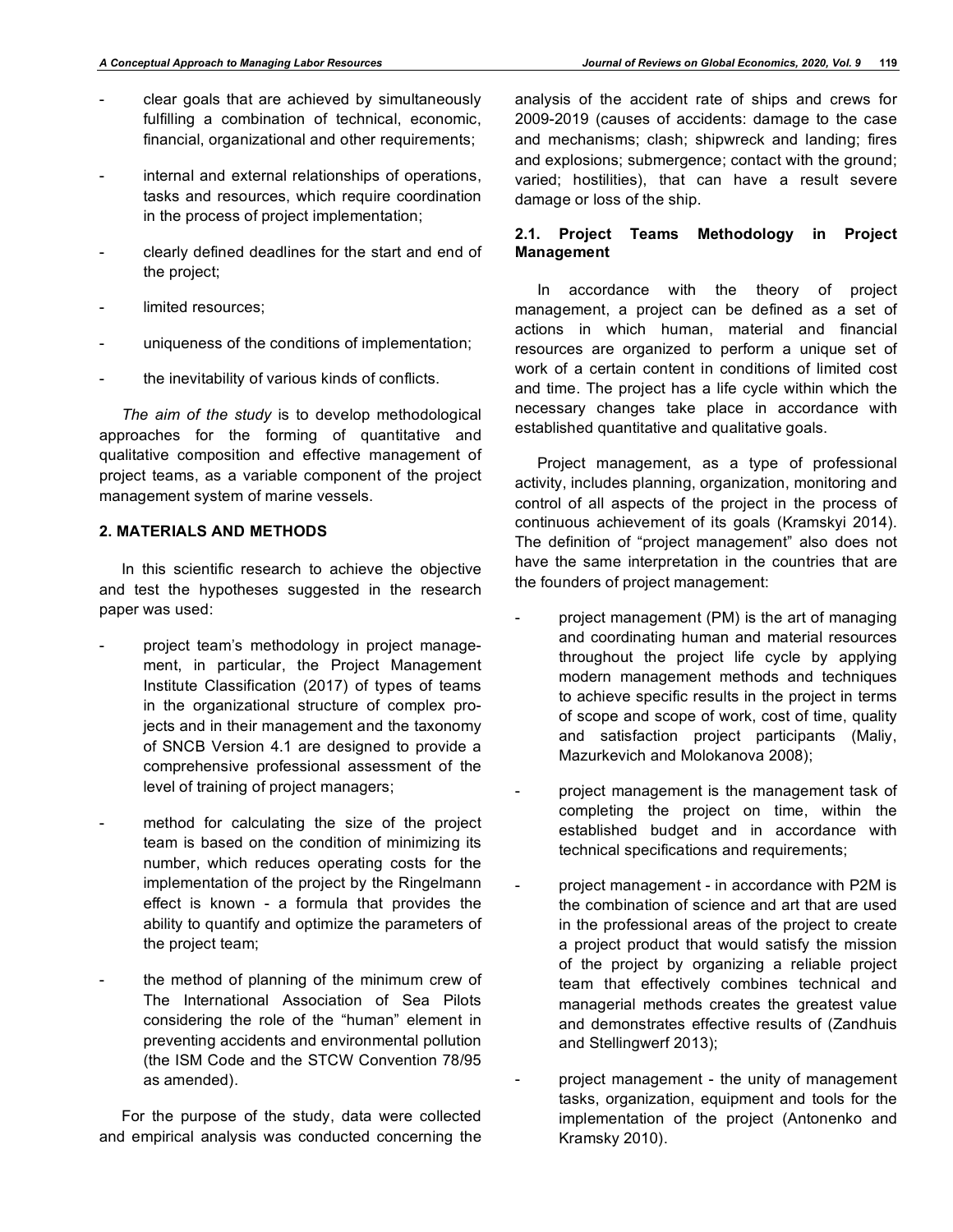The project team is a specific organizational structure led by a leader, which is created for the duration of the project in order to effectively achieve its goals and objectives, and when it is completed, is dissolved.

A team in this case is defined as a group of people complementing and interchanging each other in the course of achieving their goals (Maliy *et al*. 2008).

It is conditionally possible to define three types of teams (groups), classified by the content of their work, which are most often formed explicitly or implicitly in the practical activities of companies and enterprises:

- teams creating something new for the organization or performing work that has not previously been carried out;
- teams that deal with problems, goals and objectives in the enterprise through analysis, control and recommendations;
- teams that are not special, but are a constant part of organizational development and carry out the production process and perform repetitive work (processes) (Zakharchenko and Kramskyi 2018).

Two types of teams can be distinguished in the organizational structure of complex projects and in their management: a project team and a project management team (Project Management Institute 2017).

The project team is the organizational structure created for the period of the project or one of the phases of its life cycle to carry out work on the project.

Project Management Team - the organizational structure of the project, including individuals who are directly involved in project management, including representatives of the project team. In some small projects, project management teams include almost all members of the project team (Kramskyi 2014; Zakharchenko and Kramskyi 2018).

Significant impact on the results of the project have its stakeholders – individuals or organizations whose interests may be affected both positively and negatively in the course of or as a result of completion of the project. The project management team should identify all stakeholders of the project in order to accurately determine the requirements for the project.

In Figure **1**, shows the relationship between the Project Team, the Project Management Team and other project stakeholders.

In most cases, the theory of project management pays attention to the formation of a project management team. Thus, the content and taxonomy of SNCB Version 4.1 are designed to provide a comprehensive professional assessment of the level of training of project managers (Baumann 2010). At the same time, insufficient attention has been paid to the formation of the project team in the literature. Today, when forming project management teams, this problem is solved in conditions of incomplete information, often on an intuitive level.

## **2.2. Key Stages of the Functioning of the Project Teams**





**Figure 1:** Project Stakeholders.

**Source:** developed by the author.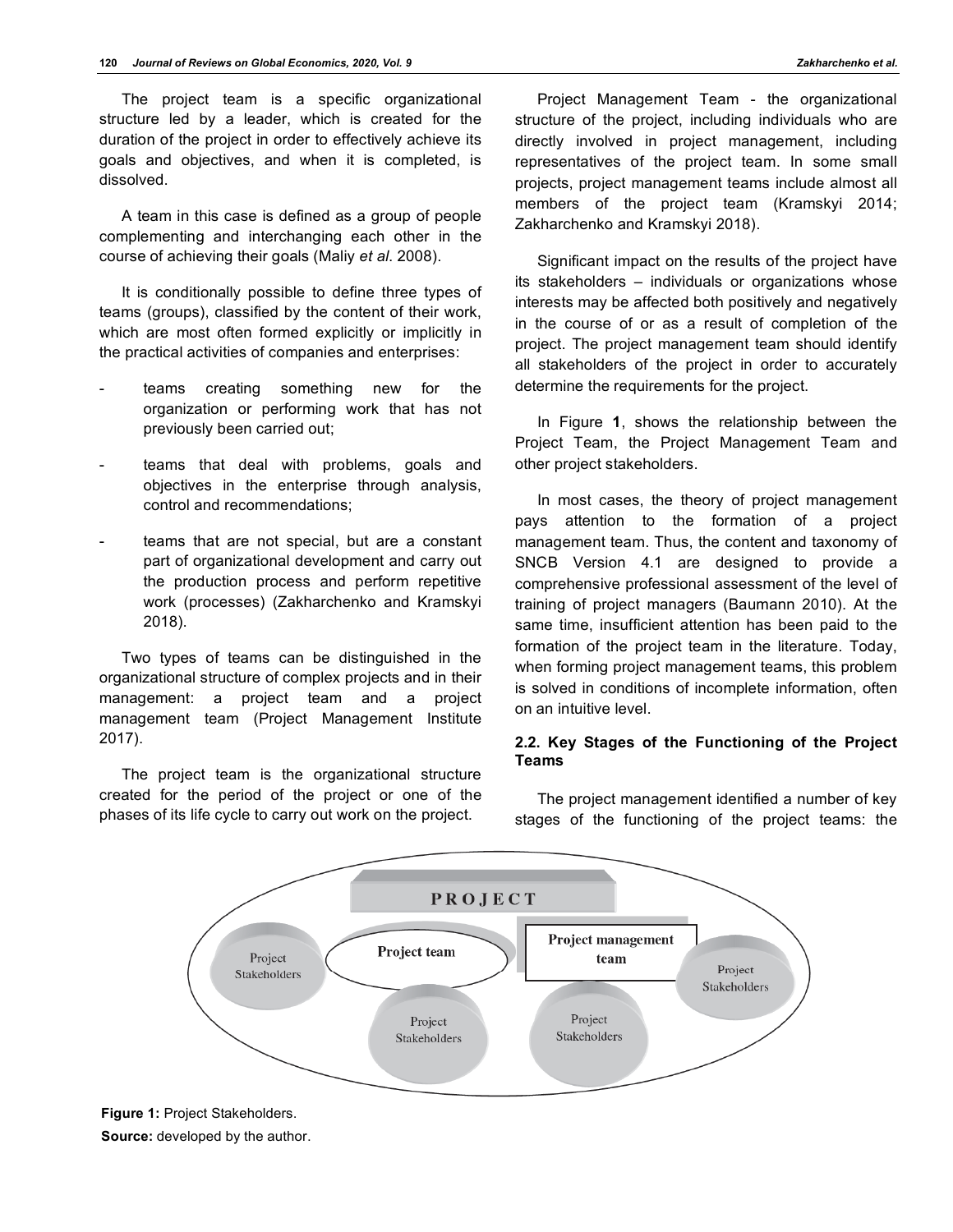formation, creation, development, transformation and disbanding.

The formation and creation of a project team is a process of purposefully "building" a special way of people interacting in a group, which allows them to effectively realize their professional, intellectual and creative potential in accordance with strategic goals (Maliy *et al*. 2008; Zakharchenko and Zakharchenko 2019).

The main task at the formation stage is to determine the quantitative and qualitative composition of the project team. Most of the models and methods for calculating the size of the project team are based on the condition of minimizing its number, which reduces operating costs for the implementation of the project.

In the theory of management, the Ringelmann effect is known - a formula that provides the ability to quantify and optimize the parameters of the project team. This formula has the form:

$$
C = 100 - 7 \cdot (N - 1),
$$

where *C* is the average individual contribution of a person to the work of the team, calculated as a percentage of the average productivity of a separately working person;

*N* is the number of team members.

The formula shows that the productivity of each participant in the project decreases with an increase in the number of persons.

The productivity of the team as a whole initially grows, and then decreases, despite the fact that each person works with a 100% load. Just to increase the size of the project team, all the great efforts and time spent on coordination of actions within the team. If each member of the team must necessarily coordinate their actions with all other participants, the total number of unproductive contacts will be:

$$
S = \frac{N \cdot (N-1)}{2}
$$

Moreover, the duration of a single communication between two persons does not exceed the value that can be calculated by the formula:

$$
T = 480 \cdot \frac{(100 - C)}{100} \cdot S.
$$

In this equation, 480 is the duration of an 8-hour working day in minutes, and (100-C) is the fraction of the time that remains for communication if a person's labor productivity is C.

The graph of the calculation results is presented in Figure **2**, which shows that teams with a quantitative composition of more than 15 people are



**Figure 2:** Ringelmann effect for the team and related phenomena.

**Source:** developed by the author on the base of (Maliy *et al*. 2008; Zakharchenko and Zakharchenko 2019).

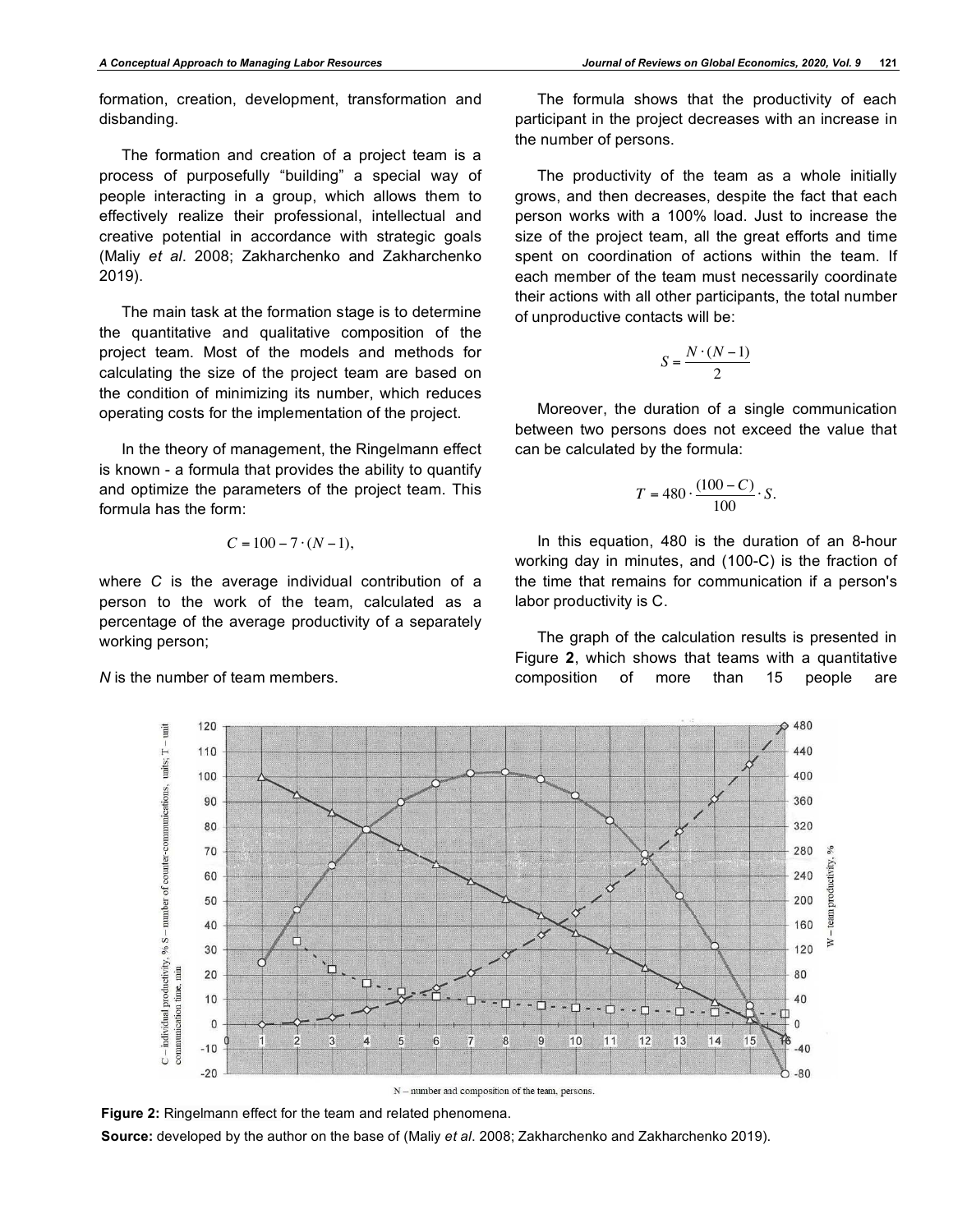counterproductive, and the highest group productivity is achieved with eight members of the project team.

However, even in this case, 50% of the time is spent on maintaining internal team communications, as the team is forced to maintain 28 oncoming communications. Therefore, eight people also cannot be considered the optimal solution for the quantitative optimization of the project team. Therefore, most authors are of the opinion that the optimal project team consists of 7 ± 2 people (Kramskyi 2014; Maliy *et al*. 2008).

### **2.3. Methodology of Planning of the Minimum Crew**

In fact, for each vessel, planning of the minimum crew is carried out taking into account the individual structural characteristics of the vessel, the modes of operation of the vessel and methods of its operation, followed by proof of the proposed solutions. The International Association of Sea Pilots considering the role of the "human" element in preventing accidents and environmental pollution, points to those "risk factors" with which pilots are encountered on some vessels:

- poorly trained team. Unnoticed by any improvements as a result of the introduction of the ISM Code and the STCW Convention 78/95 as amended;
- tired crew members. The workload on crew members has dramatically increased in recent years;
- distraction of crew members from their direct duties to perform procedures divorced from real life;
- poor technical condition of the equipment;
- mismatch of the level of modern "advanced" navigation and other equipment on the vessel to the level of training of crew members (International Maritime Organization n./d.).

Thus, the main cause of high accident navy disadvantages lies in the formation of the crew.

The human factor is crucial if the orientation only on the management of "labor resources" and "staff" without taking into account organizational and professional cultures, individual characteristics of team members and other poorly identifiable and measurable

characteristics of teams often leads to conflicts, difficulties "out of the blue" and the failure of the entire project (Meister 1971).

In addition to the quantitative composition, an equally important role in ensuring the safety of navigation is assigned to the qualitative level of training of crew members. According to the requirements of the STCW-78/95, (International Maritime Organization n./d.) there are three levels of responsibility:

- auxiliary level the level of responsibility associated with the employee performing strictly defined tasks, duties or responsibilities on a ship under the control of a person who does not operate or operate.
- level of operation the level of responsibility associated with the work of a specialist in the position of watch assistant to the captain or watch mechanic; management level - the level of responsibility associated with work at sea.
- a specialist as a captain, senior assistant, senior mechanic or second mechanic.

The use of a set of methods, approaches and scientific techniques allowed achieving the goals and main objectives of this research paper.

#### **3. RESULTS**

## **3.1. The Possibility of Applying the Methodology of Project-Oriented Team Management in the Crewing**

In the past decades, the management system of shipping companies was built in such a way that the personnel policy, including the formation of crews of ships, was under the management of the company (see Figure **3**) (Zakharchenko and Zakharchenko 2019). Thus, the shipowner assumed responsibility for the quality of training for seafarers, and for the organization of a system of advanced training and recertification, and for timely health checks and professional selection (International Maritime Organization n./d.).

Typically, Crewing works with certain shipowners and recruits crews for the entire fleet of the shipowner, or for part of the fleet, depending on the size of the crewing company. Some Crewing companies provide training services for marine specialists (Lovyagin 1997).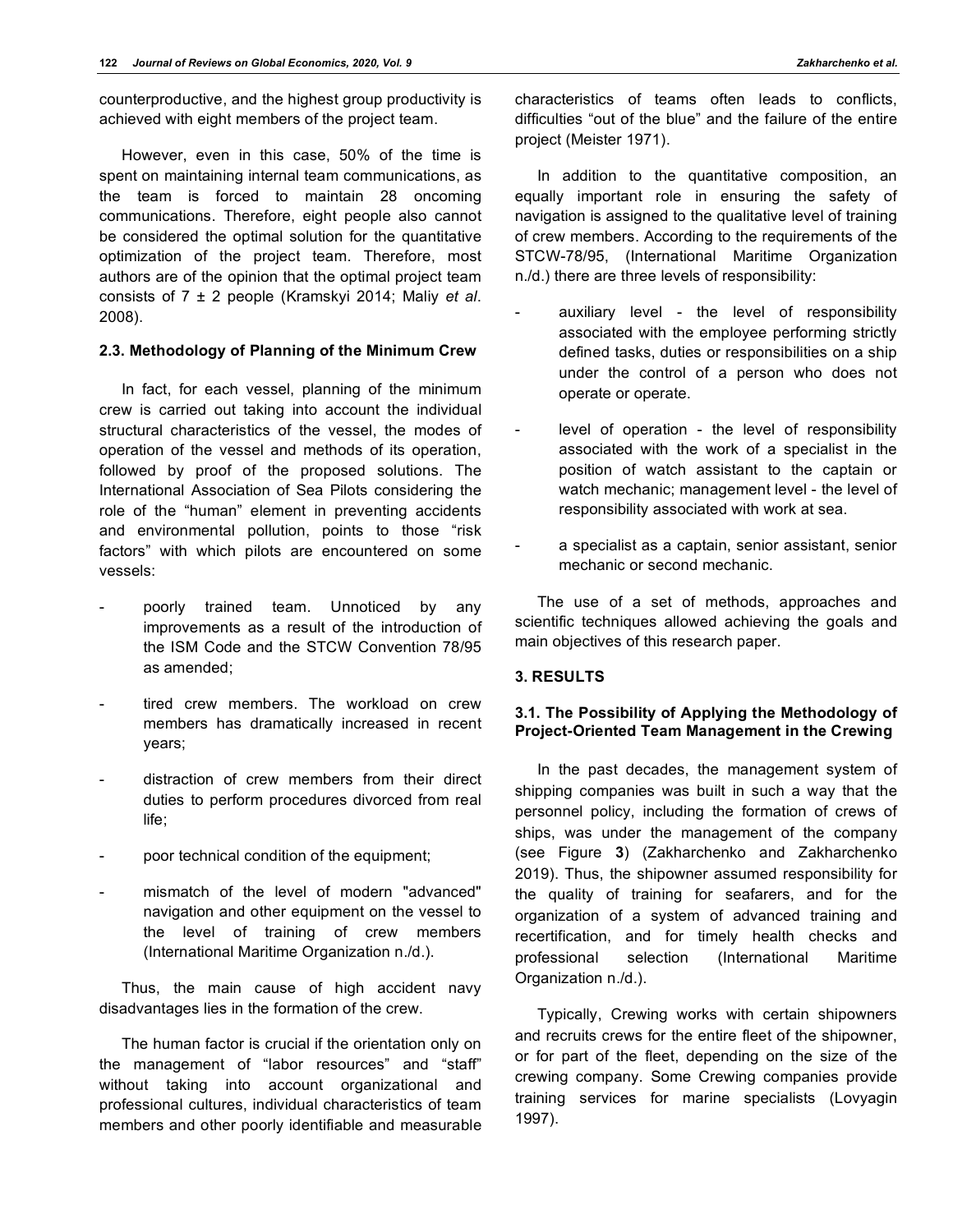

**Figure 3:** An example of the management structure of a shipping company management team. **Source:** developed by the author on the base of (Zakharchenko and Zakharchenko 2019).

The crew of the ship as a project team. In recent years, the global maritime community has developed the view that the safety of maritime operations can be significantly improved when ships, ports and other enterprises serving the process of transporting goods and passengers form such production and social conditions that are referred to as the "safety culture".

The problem lies in the development of the system of the international division of labor, which has led the Navy or shipping to create an increasing number of international crews. A different level of training, combined with a language barrier, psychophysical features, specific national customs and traditions dramatically reduce the manageability of this team, especially in extreme situations. Crew selection is carried out by crewing companies, which far from always prioritize the quality of their work, that is, the total level of training and crew coordination (Lovyagin 1997).

Today, experts in the field of project management and the marine industry do not have a clear answer to

the question: can be considered a project - a vessel's voyage. Therefore, we analyze several definitions. Ship's voyage - the length of the working period of a marine ship from the moment it is loaded for loading at the port of departure until the end of unloading at the port of destination or until the same moment when it is returned to the port of departure (Kramskyi 2014; Lovyagin 1997; Kramskyi *et al*. 2019).

Based on this definition, a vessel's voyage can be considered a project for the following reasons:

- Firstly, any project is always aimed at achieving a specific goal, in our case, the ship's voyage is aimed at transporting goods, passengers unharmed from port A to port B.
- Secondly, the main part of the project is directed actions that must be carried out and coordinated by someone, in our case, the ship's voyage is coordinated by the management of the shipping company (shipowner, cargoowner, supervisor) through the appointed person on the ship - the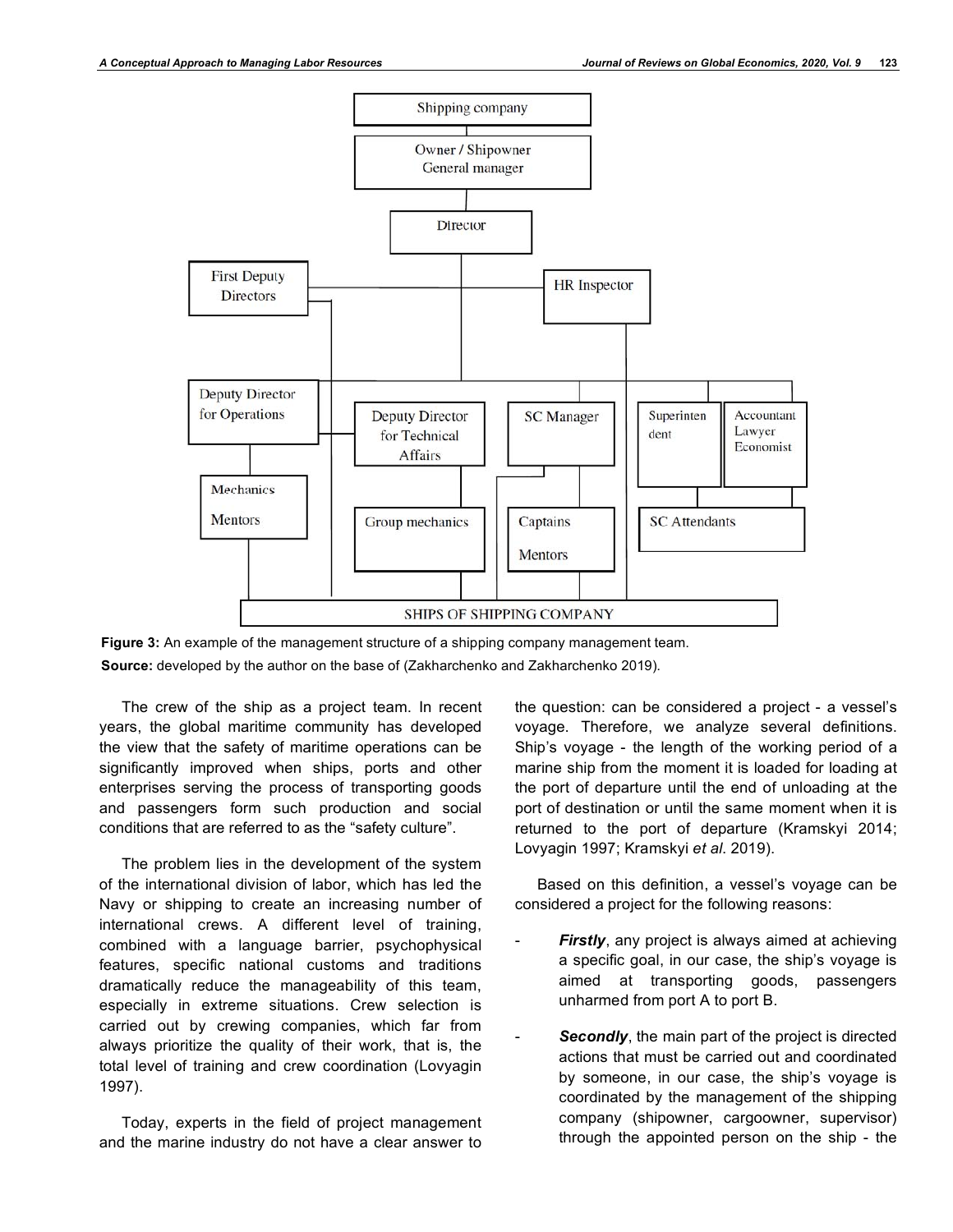master/captain who performs the mission, and controls the crew during the voyage.

- Thirdly, the project is always limited in time. The duration of the vessel's voyage can be from 1 (one) day to several months, and in some cases even six months, however, the life cycle of the project is strictly indicated by the voyage assignment.
- Fourth, there are no identical projects, just like there are no identical ship's voyage, each voyage will have its own peculiarities and differences, in particular: grade, type of transported cargo, different weather conditions and navigation areas, detentions, arrests, accidents, repairs, crew rotation vessel in ports, etc. Thus, a voyage, like any project, is unique and inimitable. Therefore, each ship's voyage can be considered as a separate project.

Crew of a ship as a project team? There is still no consensus among experts in the field of project management and merchant shipping in answering the question: is it possible to consider the crew of the vessel as a project team or is it a temporary organizational structure that implements some processes. Let's try to put all the points on (i) in this question.

Crew is a group of people united in an ordered hierarchical structure in order to carry out joint work or joint tasks on a moving vehicle. It is worth noting that the word "crew" comes from the practice of navigation, where people performing various functions on ships were united in a team to jointly manage the ship, namely the personnel of vehicles, offshore and merchant vessel is called the "team" (headed by the master (captain)) (Zakharchenko and Zakharchenko 2019; Lovyagin 1997).

Ship crews unite people in a hierarchical structure, in which one can distinguish a manager – the master (captain) of the vessel, his assistants: chief officer, chief engineer (deputies), junior commanders and performers - sailors and motorman's, and other. This definition confirms that the ship's crew contains the characteristics of the project team:

- unity of purpose;
- team work;
- consistency of interests;
- autonomy of activity;
- collective and mutual responsibility for the results of joint activities;
- specialization and complementarity of roles;
- team sustainability.

Thus, crews of marine vessels fully fall under the above definitions of the project team, which allows us to prove the possibility of applying the methodology of project-oriented management of the team in the formation of ship crews (Kramskyi 2014; Zakharchenko and Zakharchenko 2019; Maltsev and Kramskiy 2018).

The management process of merchant shipping was selected as the object of this study. Analyzing the project features presented above, it is easy to prove that this process can be considered as the sum of projects, and it is advisable to link the division into separate projects with the change of crew. In other words, every time a shipowner forms a crew for a certain period of time, he initiates the implementation of another project.

Here we have to face with limited in time (contract validity period), specific goals (mission fulfillment, navigation safety, maintaining the necessary condition of ship systems and mechanisms), and uniqueness (cruise conditions, meteorological conditions, type and amount of cargo, age and condition of the vessel), and pronounced limited resources, and the inevitability of conflicts. Moreover, the result of the project will depend on its executors (crew) to a much greater extent than on the shipping company management team or other project stakeholders.

As follows from the statistical data, the average size of the dead ship is much smaller than the average size of the operating vessel. Based on the stability of statistics on ship losses, it is possible to predict the change in the risk of loss and the probable nature of the ship accident, at least in the near future. It should be noted that the ratio between the various categories of accidents is a fairly stable value. So, over the 10 years under consideration, only a slight redistribution was observed between the number of deaths due to loss of stability and landings (Lanchukovskyi 2009). An increase in the relative number of overturned vessels is an alarming symptom, since these accidents are fraught with the highest risk to human life. Experience shows that a significant part of all emergencies occurs due to untimely detection of the pre-emergency state of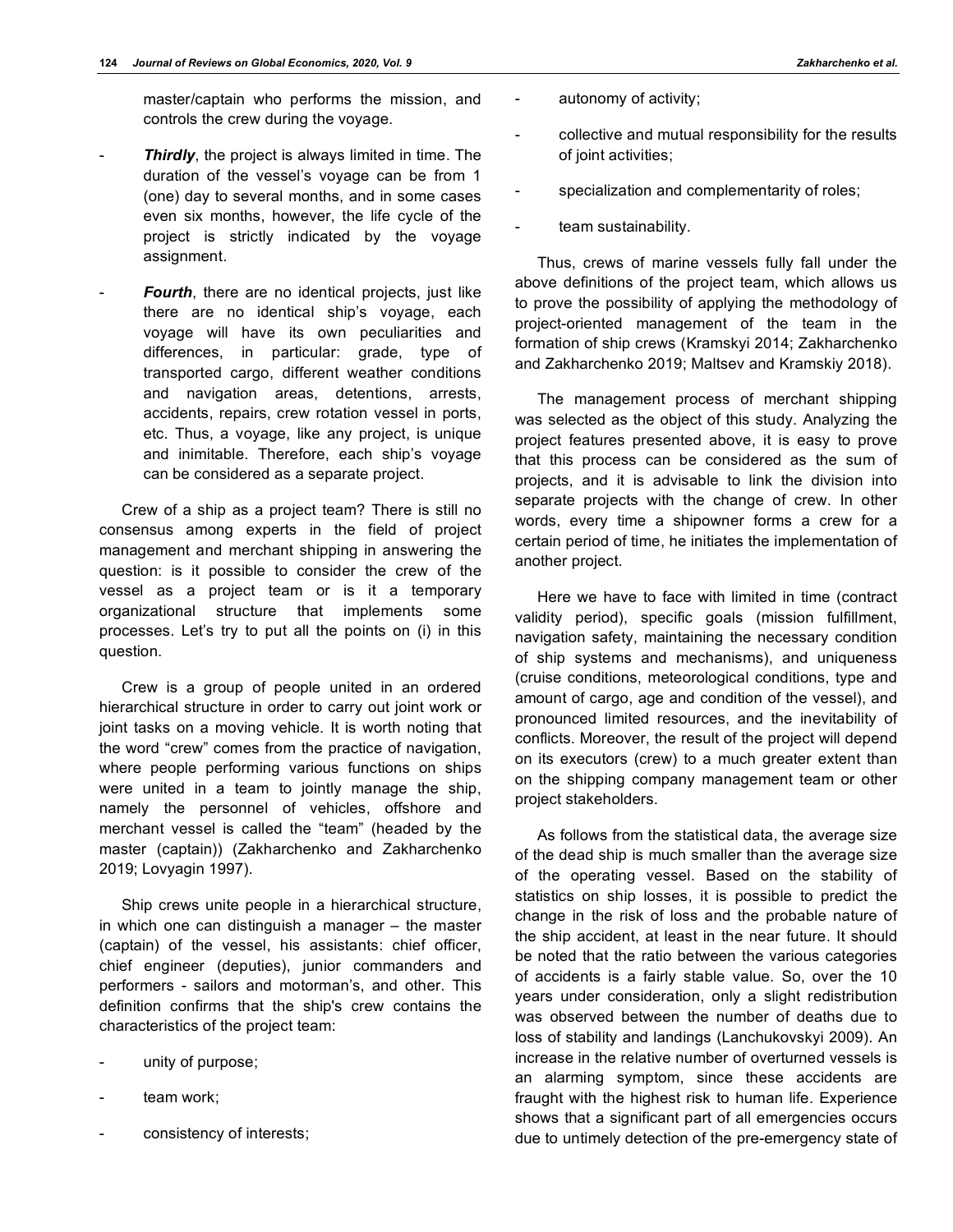| <b>Causes of Accidents</b>        | Severe damage | Loss of the ship |
|-----------------------------------|---------------|------------------|
| Damage to the case and mechanisms | 449           | 42               |
| Clash                             | 156           | 50               |
| Shipwreck and Landing             | 138           | 151              |
| Fires and explosions              | 96            | 85               |
| Submergence                       | 70            | 149              |
| Contact with the ground           | 31            | O                |
| Varied                            | 18            | 21               |
| Hostilities                       | 10            | 17               |

**Table 1: Analysis of the Accident Rate of Ships and Crews for 2009-2019**

ship technical equipment (TE), as well as incorrect actions in an emergency, which is explained by the operator's inability to identify the state of the facility, identify failed elements, predict the development of an emergency and find an effective solution to get out of it. As a result, severe damage or loss of the ship (see Table **1**).

Such an approach has led to the emergence of a number of problems that shipowners and officers and rank-and-file crews of marine vessels face every day, namely:

- shortcomings in the system of training, professional development and certification of seafarers in accordance with the requirements of international conventions and resolutions of the International Maritime Organization and the International Labor Organization: SOLAS 1974, the STCW-78/95, CONMARKON 2006 (Kramskyi 2014; International Maritime Organization n./d.);
- ineffective system of monitoring the health of seafarers - medical commissions are increasingly turning into a formality, which leads to serious consequences during the voyage;
- an international crew is formed without any regard to national and ethnic traditions that give rise to conflict situations, the language barrier often prevents well-coordinated work, especially in emergency situations;
- in case of violation by the shipowner of the terms of the employment contract, the sailor remains socially and legally unprotected.

The minimum crew is determined by Rule 13 of chapter V of the International Convention for the Safety of Life at Sea (SOLAS-74), according to which a vessel engaged in international voyages should be equipped with safe crew in terms of protecting human life at sea and have a certificate of minimum safe crew issued by the government of the state, under the flag of which the ship has the right to voyage International Maritime Organization n./d.).

The globalization processes of recent decades have led to the development of an international division of labor system, as a result of which shipowning companies have concentrated in economically developed countries, and mainly citizens of the Third World countries become sailors (Kramskoy 2015).

Large shipping corporations "Maersk", "СМА CGM", "MSC", "NYK Line" form a single structure which includes: a shipping company, supervisor, marine brokers, a forwarding company, a crewing company, an agent company, shipchandlers for the supply of a vessel, etc. (Kramskyi 2014; International Maritime Organization n./d.; Lovyagin 1997). Such corporations independently solve the problem of selecting qualified specialists from all over the world to their vessels.

Smaller shipping companies that cannot afford the above approach, practice a less costly approach to crew formation on board at offshore ship's. Such an approach is as follows: the shipowner enters into an agreement with one or a number of crewing companies to recruit the crew of the offshore vessel. Practice shows that as a result of applying this approach to manning the ship's crew, the shipowner's expenses are reduced, but the process of reducing the competence and cohesion of the ship's crew also occurs (Maltsev and Kramskiy 2018).

Despite the fact that, according to international law, crewing companies are responsible to the shipowner for the "quality" of work performed, in practice their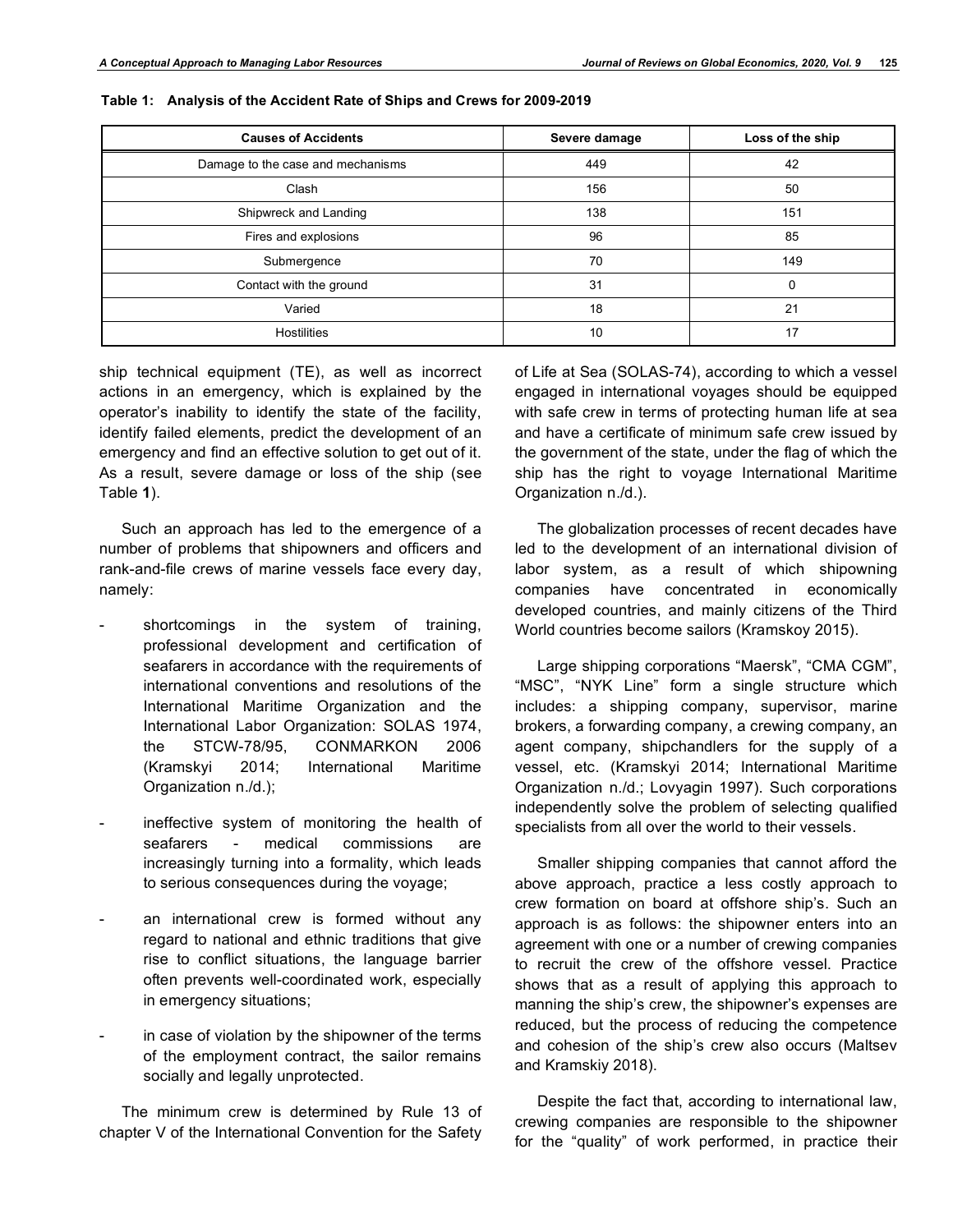

**Figure 4:** An example of the composition of the project management team in the Merchant Shipping. **Source:** developed by the author.

function is limited to formal verification of all necessary diplomas, documents and certificates presented by sailors (Boyko *et al*. 2017).

### **3.2. Solving the Task of Acceptability of the Structure, Quantitative and Qualitative Composition of the Team**

It should be noted that the task of acceptability of the structure, quantitative and qualitative composition of the team of performers in recent years has become increasingly important not only for shipping, but also in many other different sectors of the economy. Experts from many directions work on a comprehensive solution to this problem from different perspectives: economists, managers, psychologists, doctors, sociologists, etc. In our opinion, we managed to achieve the greatest successes using the project management methodology (Kramskoy 2015).

In the implementation of merchant shipping projects, one cannot ignore the opinions of other interested parties to the project: state and international control bodies, classification societies, cargo owners,

supervisor, port authorities, administrations, etc. In general, the structure of interaction of various stakeholders of shipping projects is presented below in Figure **4**.

Thus, it is necessary to ensure that the crewing company has entered into an employment contract with the sailor on its own behalf. And there are such companies - these are, as a rule, divisions of large shipowners / operators, examples of such were given above, but they are rare (Kramskyі *et al*. 2019).

## **4. DISCUSSION**

A well-grounded consideration of the specifics of project-oriented management in the practice of efficient crewing for marine vessels requires a comprehensive approach (Kalvaitienė and Senčila 2019; Senčila and Kalvaitienė 2018; GMF 2018): a systemic and comprehensive analysis of the results of management and practice on marine vessels; identification of regular relationships; determination of specific conditions and problems; development of dynamic structure and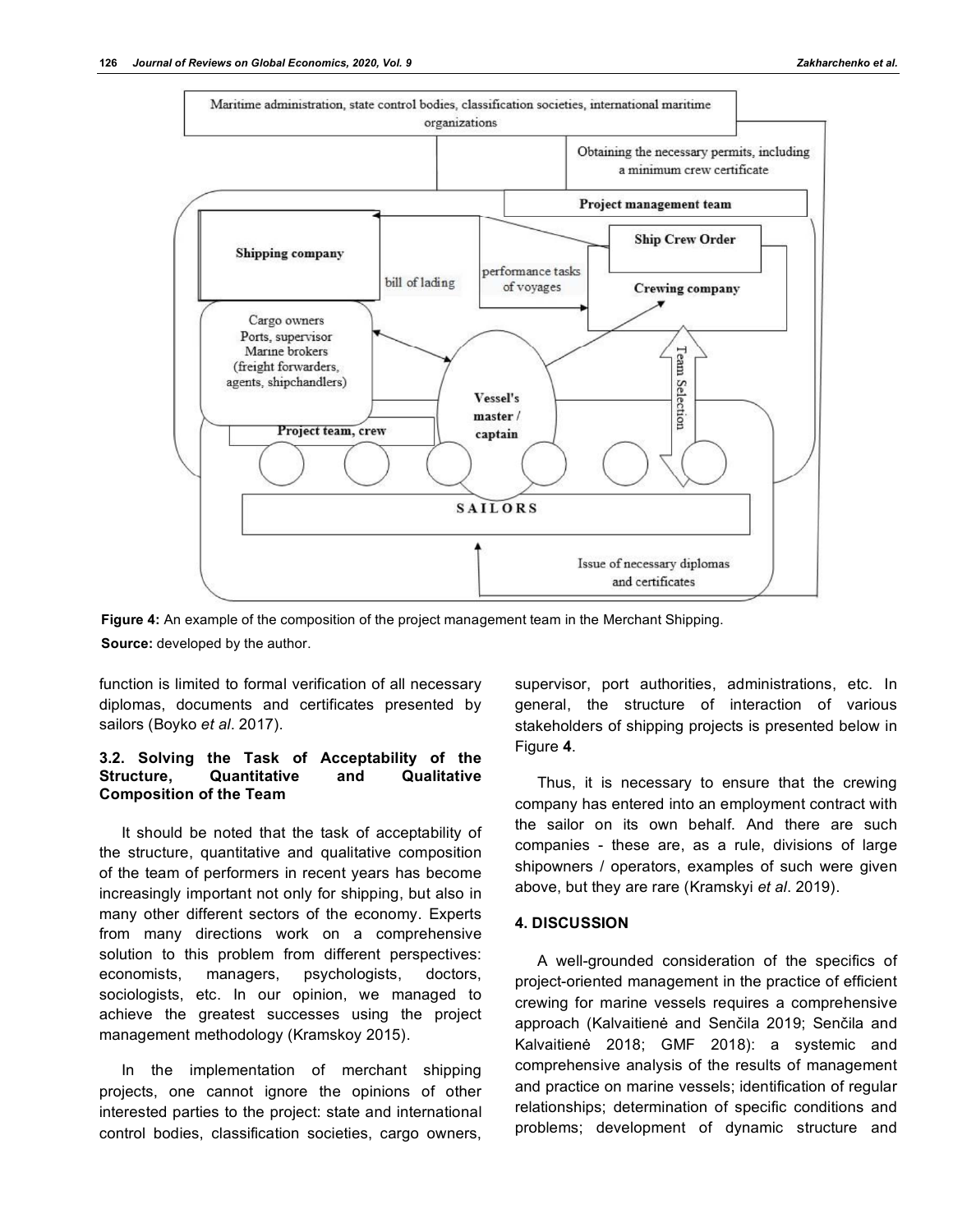technology of management; substantiation of the content of principles, functions, methods, organizational forms and techniques of project-oriented management in this field.

The development and implementation of a projectoriented management strategy in the practice of an efficient crewing for marine vessels should take into account the directions of change and be implemented using new management technologies (Strack *et al*. 2014), namely the development of strategies for the formation of competencies for the implementation of strategy, relevant organizational changes and the formation of a system of motivation according to a specific strategy (Blickstein *et al*. 2016). The fulfillment of human resources management tasks depends not only on the perfection of its development by the management of the crewing company, but also on the strategy implementation by the executives.

The validity of the results of this research is confirmed by the validity and coincidence of the theoretical foundations with the results of research by leading scholars (Pray *et al*. 2014; Österman, Hult and Praetorius 2020; Wu and Winchester 2005), in particular, regarding the need to ensure a controlled impact on human resources in order to ensure their ability to work (International Labour Office 2019), which determines not only the fulfillment of production tasks by personnel, but also the safety of maritime transportation.

The scientific solutions, proposals, practical recommendations provided in the research paper give rise to scientific knowledge in the field of human resources management in the field of maritime transport, while at the same time supplementing to some extent the scientific achievements in the field of methodology of managerial impact on human resources, substantiation of the role of human resources in the efficiency of maritime transport.

The contribution of this research paper to the development of science is the author's theoretical substantiation of the nature and role of project-oriented management in the practice of crewing for marine vessels and effective work of crews. The results of this study are practically important in relation to the strategic management of human resources, as well as the formation of strategic guidelines for the development of personnel working on modern marine vessels.

## **5. CONCLUSION**

In this work, the authors analyzed existing international and national regulatory documents, definitions governing the project team, project management team, ship's crew. Despite the quite correct conclusion that the minimum crew of the vessel shall be based on the conditions for ensuring the safe operation of all ship systems and mechanisms.

At the present stage, the shipping industry has not yet created the conditions that ensure the complete safety of marine vessels, so accidents will occur. But the most important fact is the human element, the factor - after all, people working on ships are capable of committing rash acts and actions, making mistakes and mistakes, who are not always sufficiently competent and disciplined.

Analysis of project management theory allowed to prove the possibility of the project approach and a common methodology for project management to solve the problem of forming the optimal crew of a vessel depending on its type, technical condition, age, features of planned voyages, etc.

One of the basic concepts in project management is the concept of "team" in the project, and in project management - the human resources management of the project, which includes the processes of planning, forming and creating a team, its development and support activities, transformation or disbandment of the team. Despite the great attention paid to the formation of project management teams, existing studies do not take into account the specifics and features in the conditions of work of the ship's crew.

It was further developed:

- the terminological base of project management by more clearly defining the concepts of "project team" and "project management team".
- organization of crewing company recruitment system to work on ships.

The application of scientific solutions that have been debased and proposed in this paper is primarily focused on the sphere of sea transport. At the same time, the main idea presented here to apply the project approach and the project methodology in relation to team building is important for other areas, primarily involving project work, long-term team interaction of project participants with a clear distribution of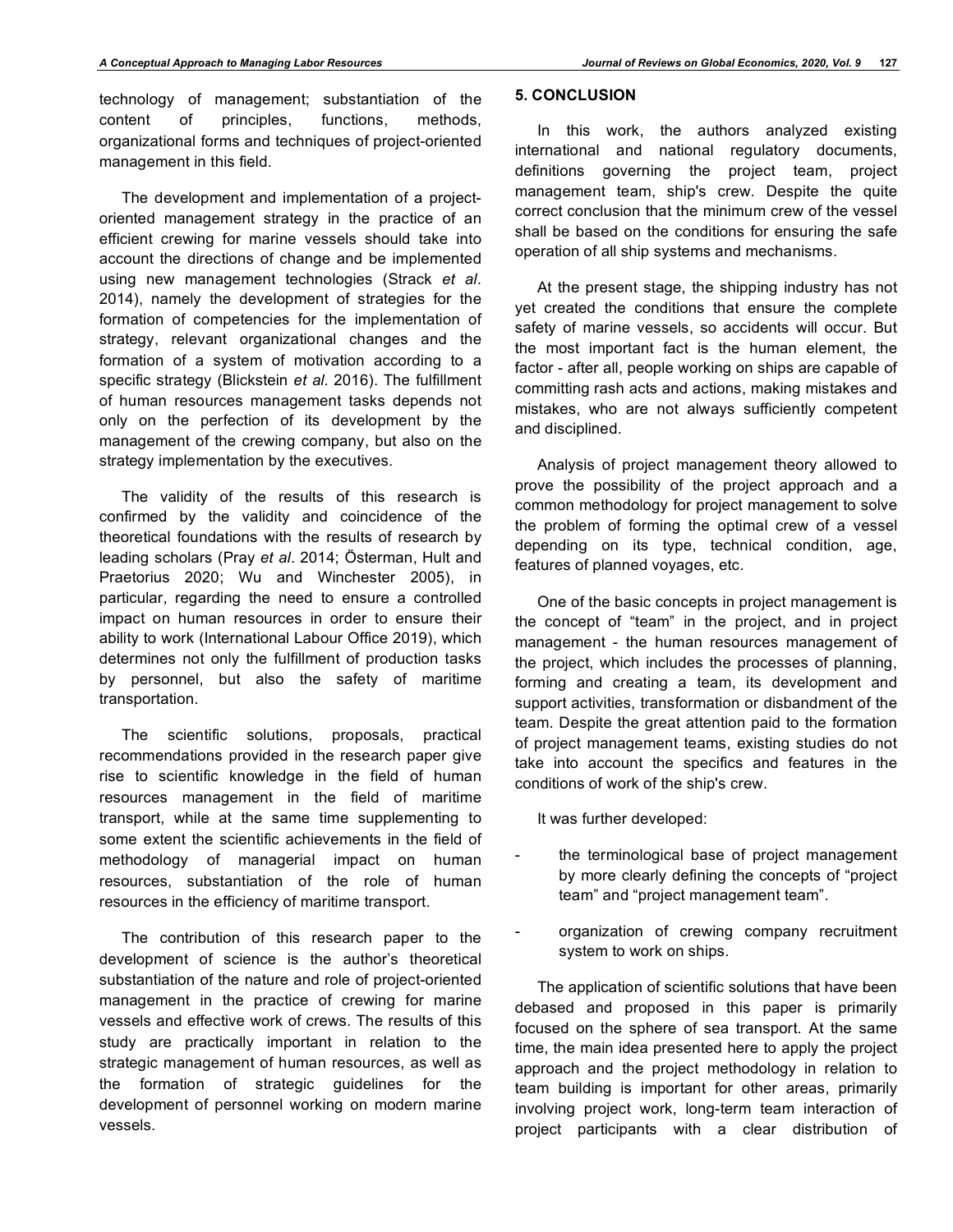competencies and areas of responsibility between them. At the same time, it is important for each specific case to provide for the disclosure of the specific scope of application and adapt the proposed methodology to this specificity (standards, interaction features, time and space constraints, etc.).

#### **REFERENCES**

- Antonenko, S. V. and S. O. Kramsky. 2010. "Concepts of the project approach to the forming of the ship's crew". *Bulletin of Odesa National Maritime University* 29: 183-188.
- Baumann, Daniel T. ed. 2010. *Swiss National Competence Baseline (Swiss NCB) Version 4.1*. Glattbrugg: VZPM.
- Blickstein, Irv, John Yurchak, Bradley Martin, Jerry Sollinger, and Danny Tremblay. 2016. *Navy Planning, Programming, Budgeting and Execution*. Santa Monica, Calif.: RAND Corporation.
- Boyko, Victor, Nicolay Rudnichenko, Sergey Kramskoy, Yevhen Hrechukha, and Natalia Shibaeva. 2017. "Concept Implementation of Decision Support Software for the Risk Management of Complex Technical System." Pp. 255-269 in *Advances in Intelligent Systems and Computing*, edited by N. Shakhovska. Cham: Springer. https://doi.org/10.1007/978-3-319-45991-2\_17
- Button, Robert, Bradley Martin, Jerry Sollinger, and Abraham Tidwell. 2015. *Assessment of Surface Ship Maintenance Requirements*. Santa Monica, Calif.: RAND Corporation.
- Chaal, Meriam. 2018. "*Ship operational performance modelling for voyage optimization through fuel consumption minimization*". PhD dissertation, World Maritime University, Malmö.
- Futurenautics. 2018. *Crew Connectivity 2018 Survey Report*. Retrieved November 6, 2019 (http://www.navarino.co.uk/wpcontent/uploads/2018/04/Crew\_Connectivity\_2018\_Survey\_ Report.pdf)
- GMF. 2018. *Global Maritime Issues Monitor*. Retrieved November 6, 2019. (https://www.globalmaritimeforum.org/content/ 2018/10/Global-Maritime-Issues-Monitor-2018.pdf)
- Ilina, Elena L., Konstantin A. Miloradov, and Andrey P. Kovaltchuk. 2019. "'Green Hotel': Concepts and Implementation." *Journal of Environmental Management and Tourism* 10(2): 300-306.
- International Labour Office. 2019. *Maritime Labour Convention, 2006, as amended*. Retrieved November 6, 2019 (https://www.ilo.org/wcmsp5/groups/public/---ed\_norm/-- normes/documents/normativeinstrument/wcms\_554767.pdf)
- International Maritime Organization. n./d. *International Convention for the Safety of Life at Sea (SOLAS), 1974.* Retrieved November 6, 2019. (http://www.imo.org/en/About/ Conventions/ListOfConventions/Pages/International-Convention-for-the-Safety-of-Life-at-Sea-(SOLAS),- 1974.aspx)
- Kalvaitienė, G. and V. Senčila. 2019. "Ship as a Social Space for Adaptation: Perception of the Phenomenon by Young Seafarers." *The International Journal on Marine Navigation and Safety of Sea Transportation* 13(3): 635-640. https://doi.org/10.12716/1001.13.03.21
- Kramskoy, Sergey A. 2015. "Use of the competency approach in determining the minimum crew of the vessel." *Bulletin of National Technical University "KhPI"* 1110(1): 134-139.
- Kramskyi, Sergiy O. 2014. *"Models and methods of forming project teams on the example of the crew of a ship."* PhD dissertation. Odessa National Maritime University, Odessa.
- Kramskyі, Sergiy O., Oleg V. Zakharchenko, Aleksandr V. Darushin, Olena V. Bileha, and Tetiana P. Riepnova 2019. "The Method of project team formation on the example of the

ship's crew." *International Journal of Innovative Technology and Exploring Engineering* 8(10): 521-526. https://doi.org/10.35940/ijitee.J8828.0881019

- Lanchukovskyi, V. 2009. "Formal assessment and forecasting of the safety of the technical operation of the vessel." *Shipping* 1-2: 9-10.
- Lovyagin, R. M. 1997. "Crew." Pp. 1890-1997 in *Brockhaus and Efron Handbook: in 86 volumes*, edited by K. K. Arseniev and F. F. Petrushevsky. St-Peterburg: Tipo-Lithography by I. A. Efron.
- Lyridis, Dimitrios V., Nikolaos P. Ventikos, Panayotis G. Zacharioudakis, Konstantinos Dilzas, and Harilaos N. Psaraftis. 2005. "Introduction to an innovative crew composition approach based on safety/operational and financial requirements." *WMU Journal of Maritime Affairs* 4(1): 33-55. https://doi.org/10.1007/BF03195063
- Maliy, V. V., O. I. Mazurkevich, and V. M. Molokanova. 2008. *Project management: national features: tutorial*. Dnipropetrovsk: IMA-Pres.
- Maltsev, Anatoliy and Sergiy Kramskiy. 2018. "Management project team and mathematical models of collective behavior of small groups." *Management of development of complex systems* 36: 27-34.
- Martin, Bradley, Roland J. Yardley, Phillip Pardue, Brynn Tannehill, Emma Westerman, and Jessica Duke. 2018. *An Approach to Life-Cycle Management of Shipboard Equipment*. Santa Monica, CA: RAND Corporation. https://doi.org/10.7249/R
- Meister, D. М. 1971. *Human factors: theory and practice*. New York: WileyInterscience.
- Österman, Cecilia, Carl Hult, and Gesa Praetorius, 2020. "Occupational safety and health for service crew on passenger ships," *Safety Science* 121: 403-413. https://doi.org/10.1016/j.ssci.2019.09.024
- PMAJ. 2017. P2M *The Guidebook for project and program management for enterprise innovation*. Project Management Association of Japan.
- Pray, Julie, Kevin McSweeney, Christine Tomlinson, and Brian Craig. 2014. "The human element in safe shipping: ABS initiatives." Proceedings of the Conference on *Human Factors in Ship Design and Operation*, February 26-27, London, UK.
- Project Management Institute. 2017. *A Guide to the Project Management Body of Knowledge (PMBOK Guide). 6th Ed.* Retrieved November 6, 2019 (https://www.academia.edu/ 39204743/Guide\_to\_the\_Project\_Management\_Body\_of\_Kn owledge\_PMBOK\_Guide\_6th\_Edition)
- Senčila, V., and G. Kalvaitienė, 2018. "Finding a Balance: Companies and New Seafarers Generation Needs and Expectations." *The International Journal on Marine Navigation and Safety of Sea Transportation* 12(2): 285‐290. https://doi.org/10.12716/1001.12.02.08
- Strack, Rainer, Jean-Michel Caye, Thomas Gaissmaier, Christian Orglmeister, Eddy Tamboto, Carsten von der Linden, Sebastian Ullrich, Pieter Haen, Horacio Quirós, and Jorge Jauregui. 2014. *Creating People Advantage 2014-2015: How to Set Up Great HR Functions*. Retrieved November 6, 2019 (https://www.bcg.com/publications/2014/organization-humanresources-creating-people-advantage.aspx)
- U.S. Government Accountability Office. 2003. *Navy Actions Needed to Optimize Ship Crew Size and Reduce Total Ownership Costs*. Washington, D.C.: GAO.
- Wu, Bin and Nik James Winchester. 2005. "Crew study of seafarers: A methodological approach to the global labour market for seafarers." *Marine Policy* 29(4): 323-330. https://doi.org/10.1016/j.marpol.2004.05.006
- Zakharchenko, O. V. and M. Yu. Zakharchenko. 2019. "Forming the team of the implementation project on the basis of the simulation model." Materials of the *International scientific and*